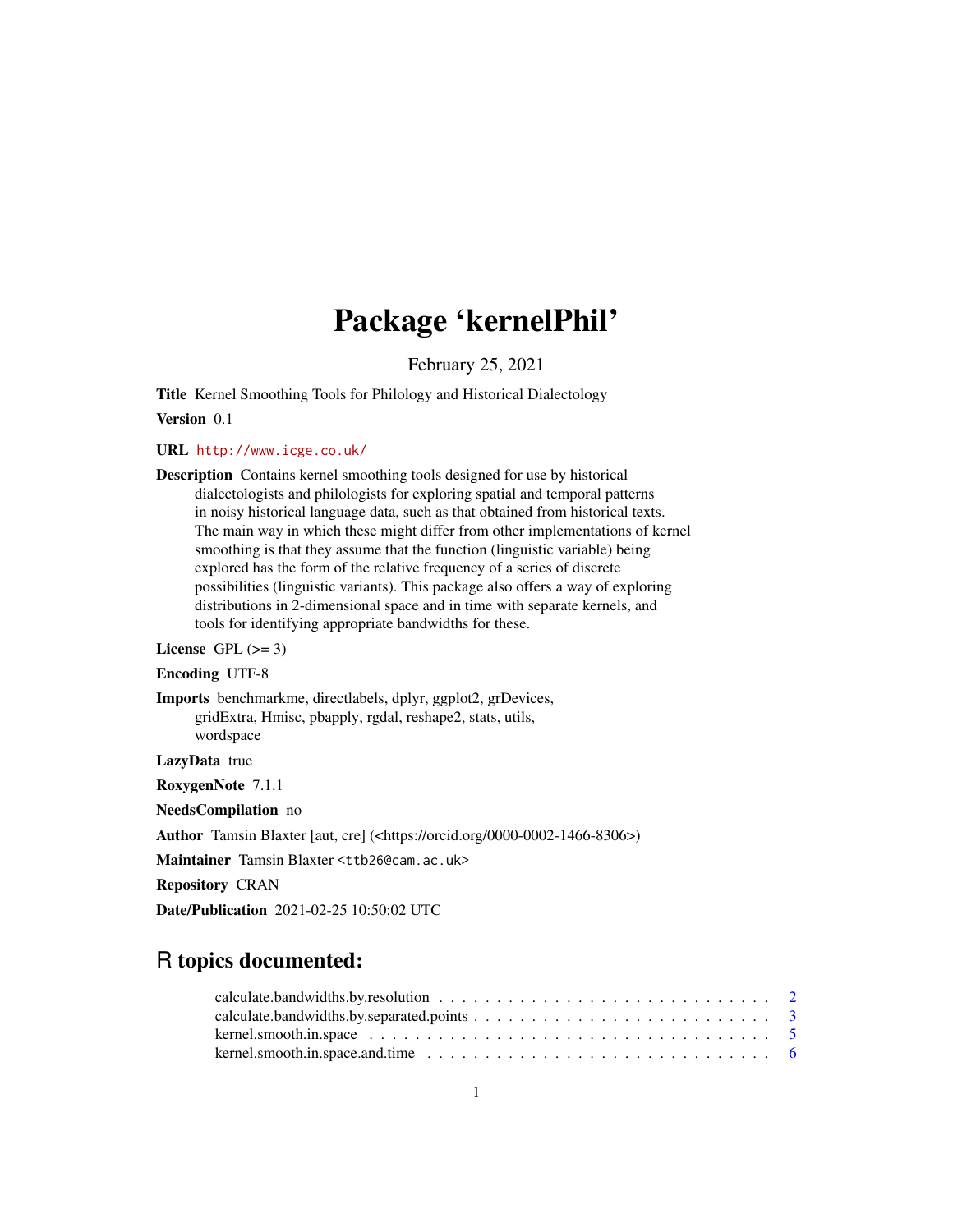<span id="page-1-0"></span>

|       | $load.$ kernel. smooths $\ldots$ $\ldots$ $\ldots$ $\ldots$ $\ldots$ $\ldots$ $\ldots$ $\ldots$ $\ldots$ $\ldots$ $\ldots$ $\ldots$ $\ldots$ $\ldots$ $\vdots$ |    |
|-------|----------------------------------------------------------------------------------------------------------------------------------------------------------------|----|
|       |                                                                                                                                                                |    |
|       |                                                                                                                                                                |    |
| Index |                                                                                                                                                                | 16 |
|       |                                                                                                                                                                |    |

calculate.bandwidths.by.resolution

*Calculate temporal bandwidths by spatial resolution*

## Description

This function calculates relationships between temporal bandwidth and possible spatial resolution for a given power and suggests minimum possible temporal bandwidth for a given resolution

#### Usage

```
calculate.bandwidths.by.resolution(
  dataset,
  dependent.variable = "dependent.variable",
  time = "year",
  weight = "weight",
  alpha = 0.05,
  margin = 0.1,
  measure.times,
  temporal.bandwidth.limits,
  temporal.bandwidth.n.levels = 200,
  minimum.spatial.resolution = 5,
  summary.plots = FALSE,
  kernel.function = gaussian.kernel
)
```

| dataset            | The dataset to be smoothed as a data.frame.                                                                                                      |
|--------------------|--------------------------------------------------------------------------------------------------------------------------------------------------|
| dependent.variable |                                                                                                                                                  |
|                    | String name of the column in dataset with the dependent variable (defaults to<br>"dependent.variable"); this column should be numeric or factor. |
| time               | String name of the column in dataset with the time variable (defaults to "year").                                                                |
| weight             | String name of column in the dataset with numeric weights (defaults to "weight").                                                                |
| alpha              | Numeric alpha for calculating error margins (defaults to 0.05).                                                                                  |
| margin             | Numeric desired error margin for calculating spatial bandwidths (defaults to<br>$(0.1)$ .                                                        |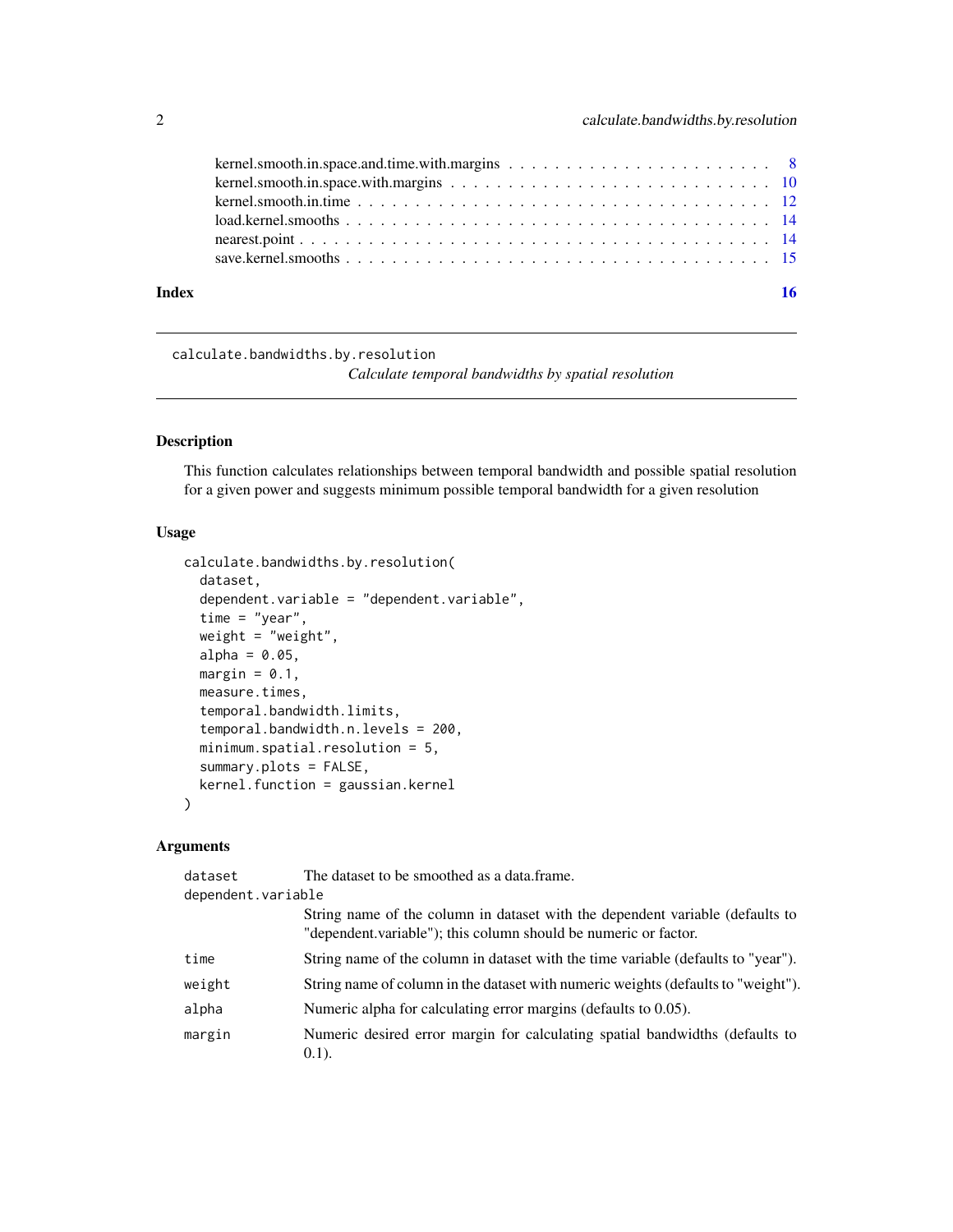<span id="page-2-0"></span>

| measure.times               | A numeric vector of specific times at which to make estimates; if not given, will                                                                                |
|-----------------------------|------------------------------------------------------------------------------------------------------------------------------------------------------------------|
|                             | default to seq(from=min(time),to=max(time),length.out=5).                                                                                                        |
| temporal.bandwidth.limits   |                                                                                                                                                                  |
|                             | Numeric vector of length 2 specifying minimum and maximum temporal band-<br>width to be tested (defaults to the range of time $0.01$ to the range of time $2$ ). |
| temporal.bandwidth.n.levels |                                                                                                                                                                  |
|                             | Number of distinct levels of temporal bandwidth to be tested (defaults to 200).                                                                                  |
| minimum.spatial.resolution  |                                                                                                                                                                  |
|                             | Numeric minimum spatial resolution.                                                                                                                              |
| summary.plots               | If TRUE, plots of smoothed sample density, the dependent variable, and variance<br>are returned along with the plot of resolution by bandwidth.                  |
| kernel.function             |                                                                                                                                                                  |
|                             | The kernel function, one of gaussian.kernel, gaussian.square.kernel, triangu-<br>lar.kernel, square.kernel, or a custom function (defaults to gaussian.kernel).  |

A plot of spatial resolution by temporal bandwidth, along with other summary plots of the data if summary.plots==TRUE.

calculate.bandwidths.by.separated.points *Calculate temporal bandwidths by separated points*

## Description

This function calculates relationships between temporal bandwidth and spatial bandwidths at a series of specified points for a given power and suggests minimum possible temporal bandwidth such that bandwidths at those points are never greater than 2.2365*the distance to the nearest point (for gaussian kernels) or 2*that distance (for other kernels)

#### Usage

```
calculate.bandwidths.by.separated.points(
  dataset,
  dependent.variable = "dependent.variable",
  x = "x",y = "y",time = "year",
  weight = "weight",
  alpha = 0.05,
  margin = 0.1,
  separated.points,
  measure.times,
  temporal.bandwidth.limits,
  temporal.bandwidth.n.levels = 200,
```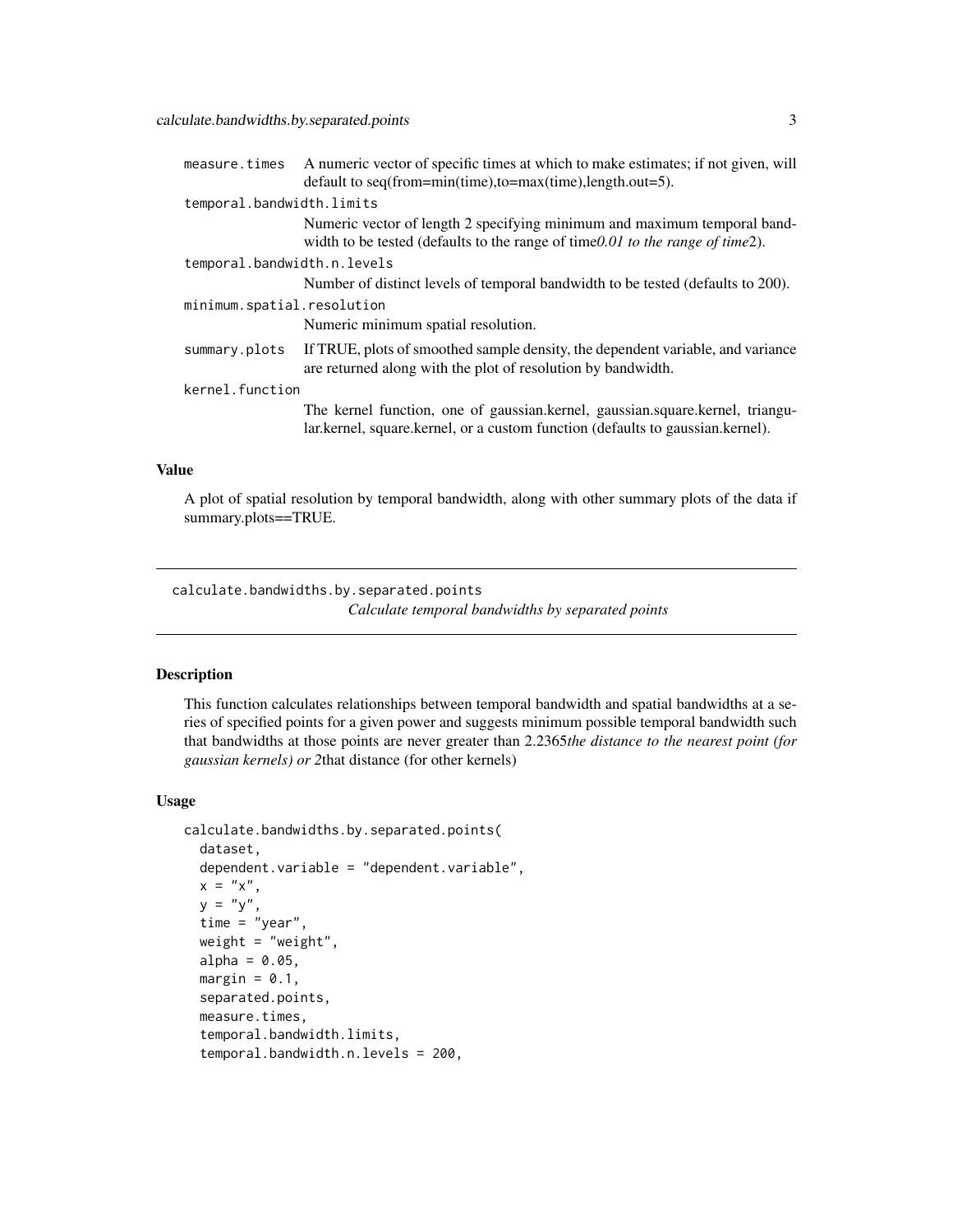```
kernel.function = gaussian.kernel,
 projection = NA,
  include.visualisation = FALSE,
  separated.points.labels,
  round.up.low.variance = FALSE
\overline{\phantom{a}}
```
## Arguments

| dataset<br>dependent.variable | The dataset to be smoothed as a data.frame.                                                                                                                     |  |
|-------------------------------|-----------------------------------------------------------------------------------------------------------------------------------------------------------------|--|
|                               | String name of the column in dataset with the dependent variable (defaults to<br>"dependent.variable"); this column should be numeric or factor.                |  |
| x                             | String name of column containing numeric x co-ordinate (defaults to "x").                                                                                       |  |
| y                             | String name of column containing numeric y co-ordinate (defaults to "y").                                                                                       |  |
| time                          | String name of the column in dataset with the time variable (defaults to "year").                                                                               |  |
| weight                        | String name of column in the dataset with numeric weights (defaults to "weight").                                                                               |  |
| alpha                         | Numeric alpha for calculating error margins (defaults to 0.05).                                                                                                 |  |
| margin                        | Numeric desired error margin for calculating spatial bandwidths (defaults to<br>$0.1$ ).                                                                        |  |
| separated.points              |                                                                                                                                                                 |  |
|                               | Data. frame containing two columns same names as x,y in dataset with x and y<br>coordinates of points to be kept separate.                                      |  |
| measure.times                 | A numeric vector of specific times at which to make estimates; if not given, will<br>default to seq(from=min(time),to=max(time),length.out=5).                  |  |
| temporal.bandwidth.limits     |                                                                                                                                                                 |  |
|                               | A numeric vector of length 2 specifying minimum and maximum temporal band-<br>width to be tested (defaults to the range of time0.01 to the range of time2).     |  |
| temporal.bandwidth.n.levels   |                                                                                                                                                                 |  |
|                               | Number of distinct levels of temporal bandwidth to be tested (defaults to 200).                                                                                 |  |
| kernel.function               |                                                                                                                                                                 |  |
|                               | The kernel function, one of gaussian.kernel, gaussian.square.kernel, triangu-<br>lar.kernel, square.kernel, or a custom function (defaults to gaussian.kernel). |  |
| projection                    | A spatial projection as a proj4 string - if given, data will be projected before<br>smoothing and results will be deprojected before returning.                 |  |
| include.visualisation         |                                                                                                                                                                 |  |
|                               | If TRUE, will return a ggplot visualisation.                                                                                                                    |  |
| separated.points.labels       |                                                                                                                                                                 |  |
|                               | String vector of the names of the separated points (used in the visualisation).                                                                                 |  |
| round.up.low.variance         |                                                                                                                                                                 |  |
|                               | Set to TRUE if there are periods of time with extremely low variance.                                                                                           |  |

## Value

A list with suggested bandwidth and the choke point and time, plus a visualisation of bandwidths and resolutions if include.visualisation==TRUE.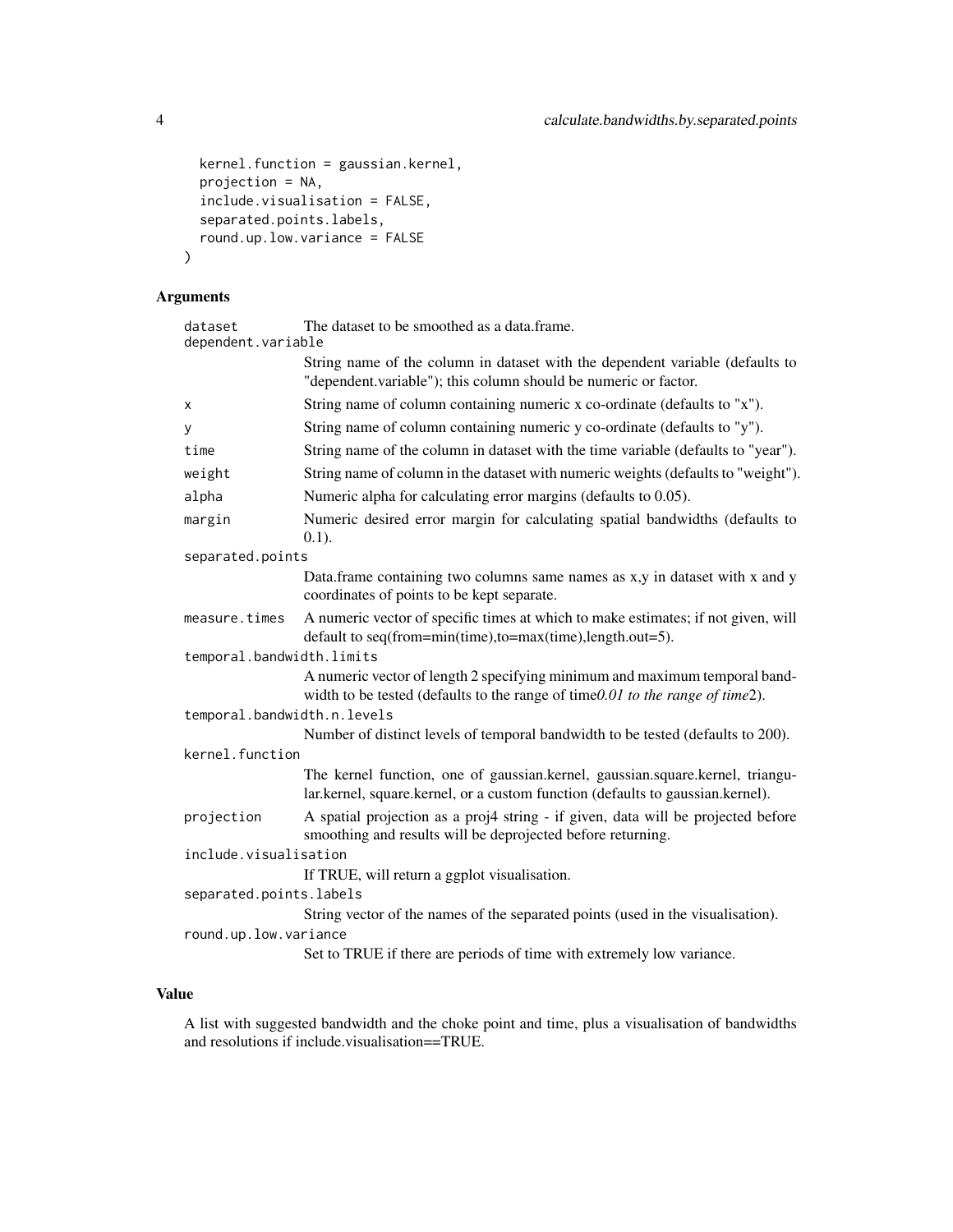<span id="page-4-0"></span>kernel.smooth.in.space

*Kernel smooth data in space alone*

#### Description

This function performs kernel smoothing on a dataset in space alone.

#### Usage

```
kernel.smooth.in.space(
 dataset,
 dependent.variable = "dependent.variable",
 x = "x",y = "y",weight = "weight",
 normalise.by,
 data.type = "factor",
  alpha = 0.05,
 margin = 0.1,
 kernel.function = gaussian.kernel,
 adaptive.spatial.bw = TRUE,
 measure.points,
 projection = NA,
  round.up.low.variance = TRUE,
 explicit = TRUE
)
```

| dataset            | Dataset to be smoothed as a data.frame.                                                                                                                                                                                   |  |
|--------------------|---------------------------------------------------------------------------------------------------------------------------------------------------------------------------------------------------------------------------|--|
| dependent.variable |                                                                                                                                                                                                                           |  |
|                    | String name of the single column in dataset with the factor dependent variable<br>(if data.type=="factor") or a vector of column names with numeric counts (if<br>data.type=="count") (defaults to "dependent.variable"). |  |
| $\mathsf{x}$       | String name of column containing numeric x co-ordinate (defaults to "x").                                                                                                                                                 |  |
| y                  | String name of column containing numeric y co-ordinate (defaults to "y").                                                                                                                                                 |  |
| weight             | String name of column in the dataset with numeric weights (defaults to "weight").                                                                                                                                         |  |
| normalise.by       | String name of column by which data should be normalised (typically factor<br>with document, speaker or writer ids).                                                                                                      |  |
| data.type          | The type of the dependent variable: either "factor", if each row is a token, or<br>"count", if each row is a document, speaker or writer with token counts in sepa-<br>rate columns (defaults to "factor").               |  |
| alpha              | Numeric alpha for calculating error margins (defaults to 0.05).                                                                                                                                                           |  |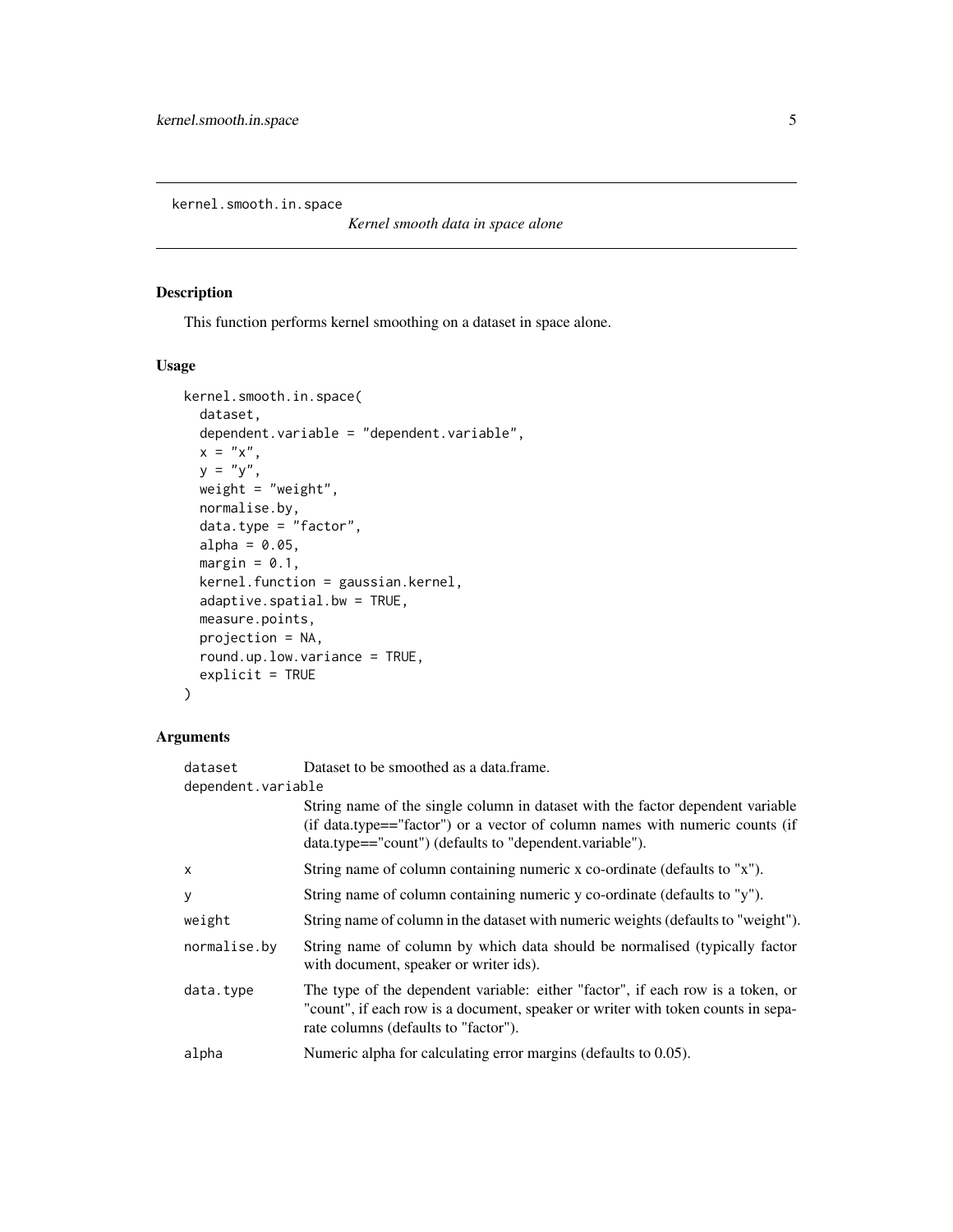<span id="page-5-0"></span>

| margin                | Numeric desired error margin for calculating spatial bandwidths (defaults to                                                                                                                                    |  |
|-----------------------|-----------------------------------------------------------------------------------------------------------------------------------------------------------------------------------------------------------------|--|
|                       | $(0.1)$ .                                                                                                                                                                                                       |  |
| kernel.function       |                                                                                                                                                                                                                 |  |
|                       | The kernel function, one of gaussian.kernel, gaussian.square.kernel, triangu-<br>lar.kernel, square.kernel, or a custom function (defaults to gaussian.kernel).                                                 |  |
| adaptive.spatial.bw   |                                                                                                                                                                                                                 |  |
|                       | A boolean indicating whether the spatial bandwidth is adaptive (set to achieve<br>margin at every point) or static (set to the average of bandwidths needed to<br>achieve margin at every point).               |  |
|                       | measure points A data.frame of spatial points at which estimates are to be made, with two<br>columns with the same names as x,y in dataset; if not supplied, estimates are<br>at the same locations as dataset. |  |
| projection            | The spatial projection as a proj4 string - if given, data will be projected before<br>smoothing and results will be deprojected before returning.                                                               |  |
| round.up.low.variance |                                                                                                                                                                                                                 |  |
|                       | Set to TRUE if there are periods of time with extremely low variance (defaults)<br>to TRUE).                                                                                                                    |  |
| explicit              | If TRUE, progress will be reported with a progress bar (defaults to TRUE).                                                                                                                                      |  |

A data.frame with the smoothed estimates.

#### Examples

```
n=400;
synthesised.data<-data.frame(x=stats::runif(n),y=stats::runif(n),
   year=stats::runif(n,0,sqrt(2)));
synthesised.data$dependent.variable<-unlist(lapply(1:nrow(synthesised.data),
   function(X){
   stats::dist(as.matrix(synthesised.data[c(1,X),1:2]),method =
       "euclidean")<synthesised.data$year[X];
}))
result<-kernelPhil::kernel.smooth.in.space(dataset = synthesised.data);
ggplot2::ggplot(result,ggplot2::aes(x=x,y=y,colour=relative_density_TRUE))+
   ggplot2::geom_point();
```
kernel.smooth.in.space.and.time

*Kernel smooth data in space and time*

## Description

This function performs kernel smoothing on a dataset in time and space. A static temporal kernel is applied first, and then an (optionally) adaptive spatial kernel on this weighted data.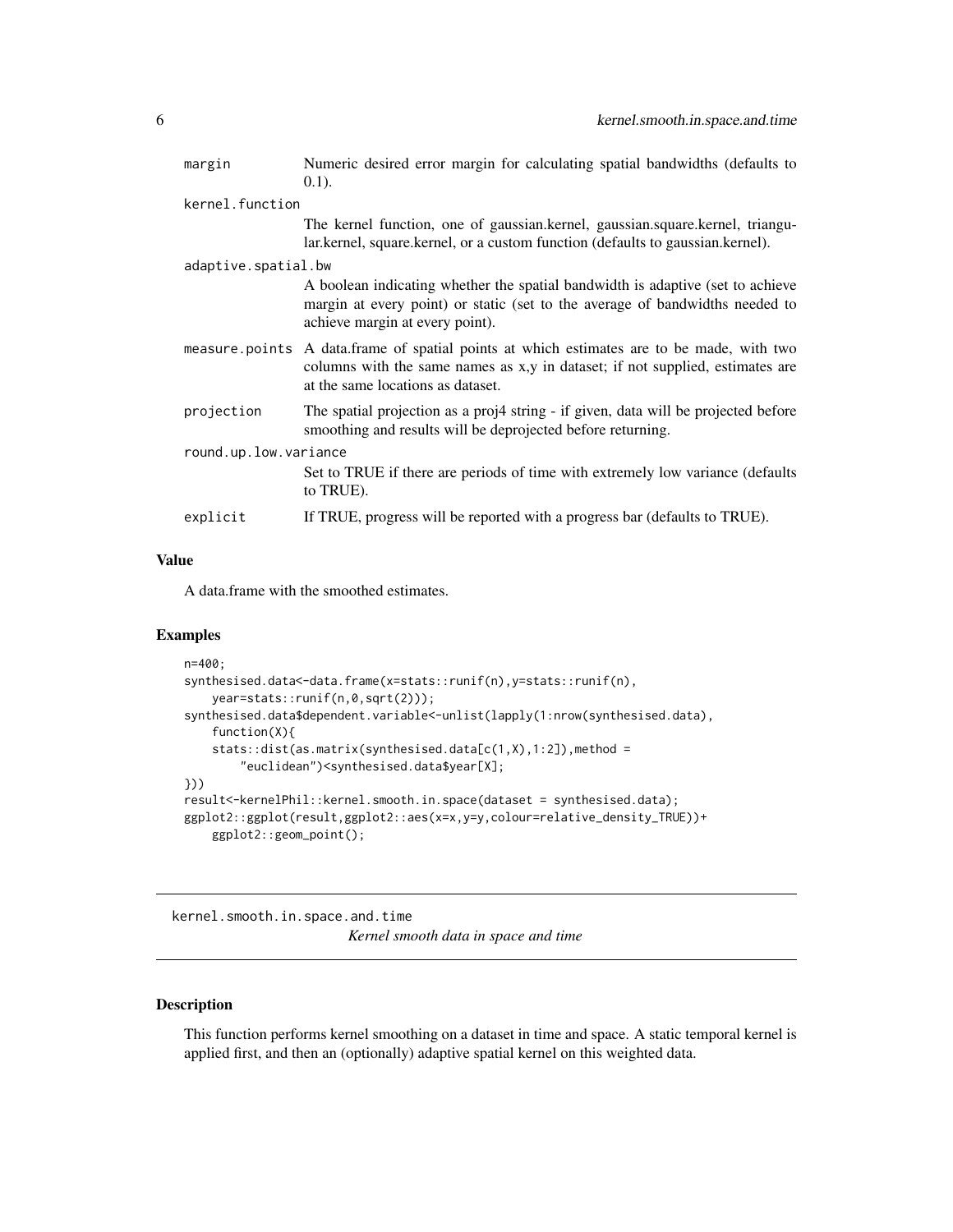## Usage

```
kernel.smooth.in.space.and.time(
 dataset,
 dependent.variable = "dependent.variable",
 x = "x",y = "y",time = "year",
 weight = "weight",
 normalise.by,
 data.type = "factor",
 alpha = 0.05,
 margin = 0.1,
 kernel.function = gaussian.kernel,
  adaptive.spatial.bw = TRUE,
  temporal.bandwidth,
 measure.points,
 measure.times,
 projection = NA,
 explicit = TRUE
```

```
\mathcal{L}
```

| dataset<br>dependent.variable | The dataset to be smoothed as a data.frame.                                                                                                                                                                               |  |
|-------------------------------|---------------------------------------------------------------------------------------------------------------------------------------------------------------------------------------------------------------------------|--|
|                               | String name of the single column in dataset with the factor dependent variable<br>(if data.type=="factor") or a vector of column names with numeric counts (if<br>data.type=="count") (defaults to "dependent.variable"). |  |
| x                             | String name of column containing numeric x co-ordinate (defaults to "x").                                                                                                                                                 |  |
| y                             | String name of column containing numeric y co-ordinate (defaults to "y").                                                                                                                                                 |  |
| time                          | String name of the column in dataset with the time variable (defaults to "year").                                                                                                                                         |  |
| weight                        | String name of column in the dataset with numeric weights (defaults to "weight").                                                                                                                                         |  |
| normalise.by                  | String name of column by which data should be normalised (typically factor<br>with document, speaker or writer ids).                                                                                                      |  |
| data.type                     | The type of the dependent variable as a string: either "factor", if each row is a<br>token, or "count", if each row is a document, speaker or writer with token counts<br>in separate columns (defaults to "factor").     |  |
| alpha                         | Numeric alpha for calculating error margins (defaults to 0.05).                                                                                                                                                           |  |
| margin                        | Numeric desired error margin for calculating spatial bandwidths (defaults to<br>$(0.1)$ .                                                                                                                                 |  |
| kernel.function               |                                                                                                                                                                                                                           |  |
|                               | The kernel function, one of gaussian.kernel, gaussian.square.kernel, triangu-<br>lar.kernel, square.kernel, or a custom function (defaults to gaussian.kernel).                                                           |  |
| adaptive.spatial.bw           |                                                                                                                                                                                                                           |  |
|                               | Boolean indicating whether the spatial bandwidth is adaptive (set to achieve<br>margin at every point) or static (set to the average of bandwidths needed to<br>achieve margin at every point).                           |  |
|                               |                                                                                                                                                                                                                           |  |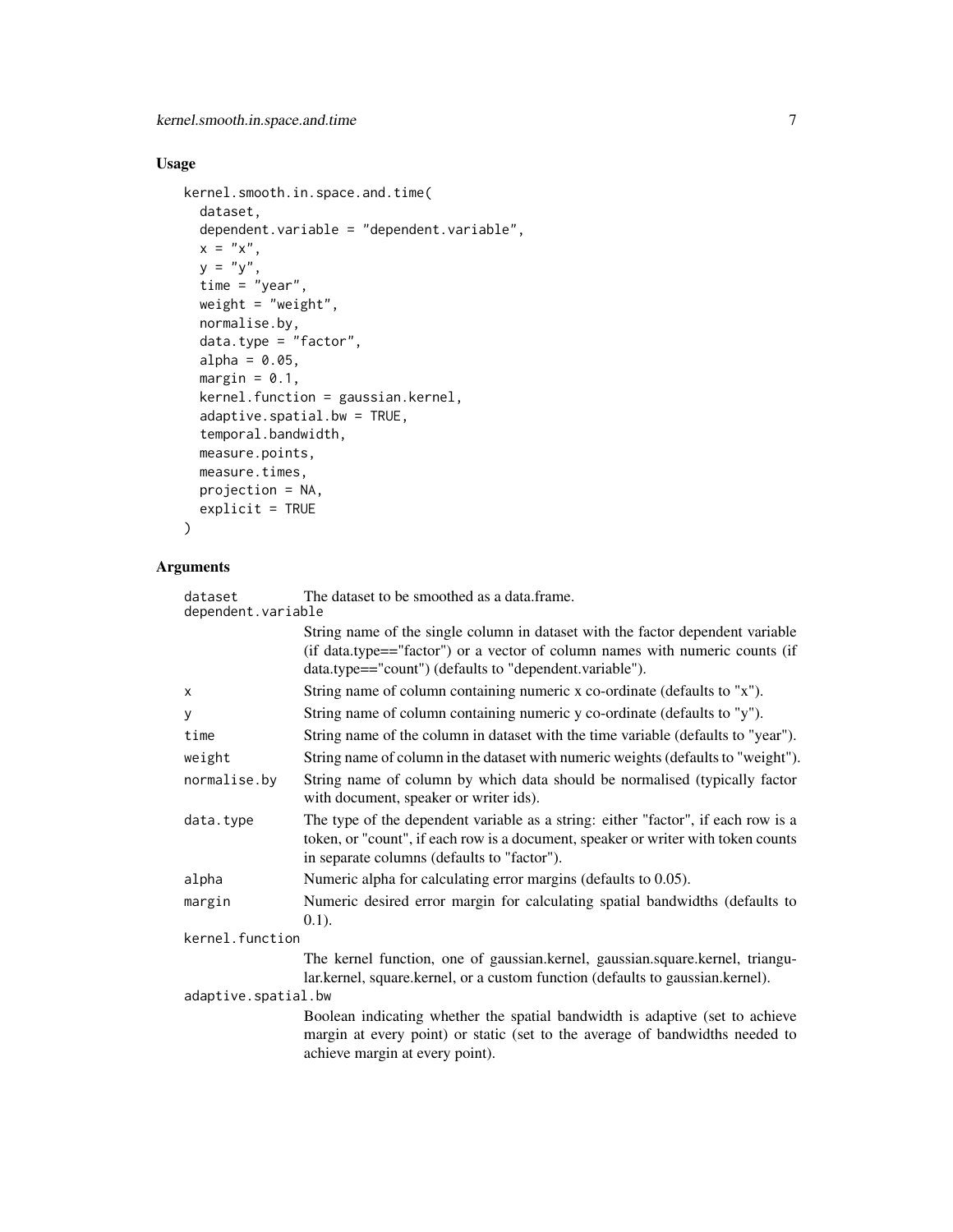<span id="page-7-0"></span>

| temporal.bandwidth |                                                                                                                                                                                                                 |
|--------------------|-----------------------------------------------------------------------------------------------------------------------------------------------------------------------------------------------------------------|
|                    | Numeric bandwidth of the (gaussian) temporal kernel.                                                                                                                                                            |
|                    | measure points A data frame of spatial points at which estimates are to be made, with two<br>columns with the same names as x,y in dataset; if not supplied, estimates are<br>at the same locations as dataset. |
| measure.times      | A numeric vector of specific times at which to make estimates; if not given, will<br>default to seq(from=min(time),to=max(time),length.out=5).                                                                  |
| projection         | Spatial projection as a proj4 string - if given, data will be projected before<br>smoothing and results will be deprojected before returning.                                                                   |
| explicit           | If TRUE, progress will be reported with a progress bar (defaults to TRUE).                                                                                                                                      |

A list containing the parameters and a data.frame with the smoothed estimates.

#### Examples

```
n=200;
synthesised.data<-data.frame(x=stats::runif(n),y=stats::runif(n),
    year=stats::runif(n,0,sqrt(2)));
synthesised.data$dependent.variable<-unlist(lapply(1:nrow(synthesised.data),
    function(X){
    stats::dist(as.matrix(synthesised.data[c(1,X),1:2]), method ="euclidean")<synthesised.data$year[X];
}));
result<-kernelPhil::kernel.smooth.in.space.and.time(dataset =
    synthesised.data.temporal.bandwidth = 0.25.measure.times =
    seq(from=-0.05, to=1.15, length.out=4), alpha = 0.15, margin = 0.2);gridExtra::grid.arrange(ggplot2::ggplot(result$results[[1]],
    ggplot2::aes(x=x,y=y,colour=relative_density_TRUE))+
    ggplot2::geom_point(),ggplot2::ggplot(result$results[[2]],
    ggplot2::aes(x=x,y=y,colour=relative_density_TRUE))+
    ggplot2::geom_point(),ggplot2::ggplot(result$results[[3]],
    ggplot2::aes(x=x,y=y,colour=relative_density_TRUE))+
   ggplot2::geom_point(),ggplot2::ggplot(result$results[[4]],
   ggplot2::aes(x=x,y=y,colour=relative_density_TRUE))+
    ggplot2::geom_point());
```
kernel.smooth.in.space.and.time.with.margins *Kernel smooth data in space and time, returning specific error margins at each point*

#### Description

This function performs kernel smoothing on a dataset in time and space. A static temporal kernel is applied first, and then an (optionally) adaptive spatial kernel on this weighted data. Note that this is the same as kernel.smooth.in.space.and.time() except that it returns specific error margins with every estimate and is *much* slower.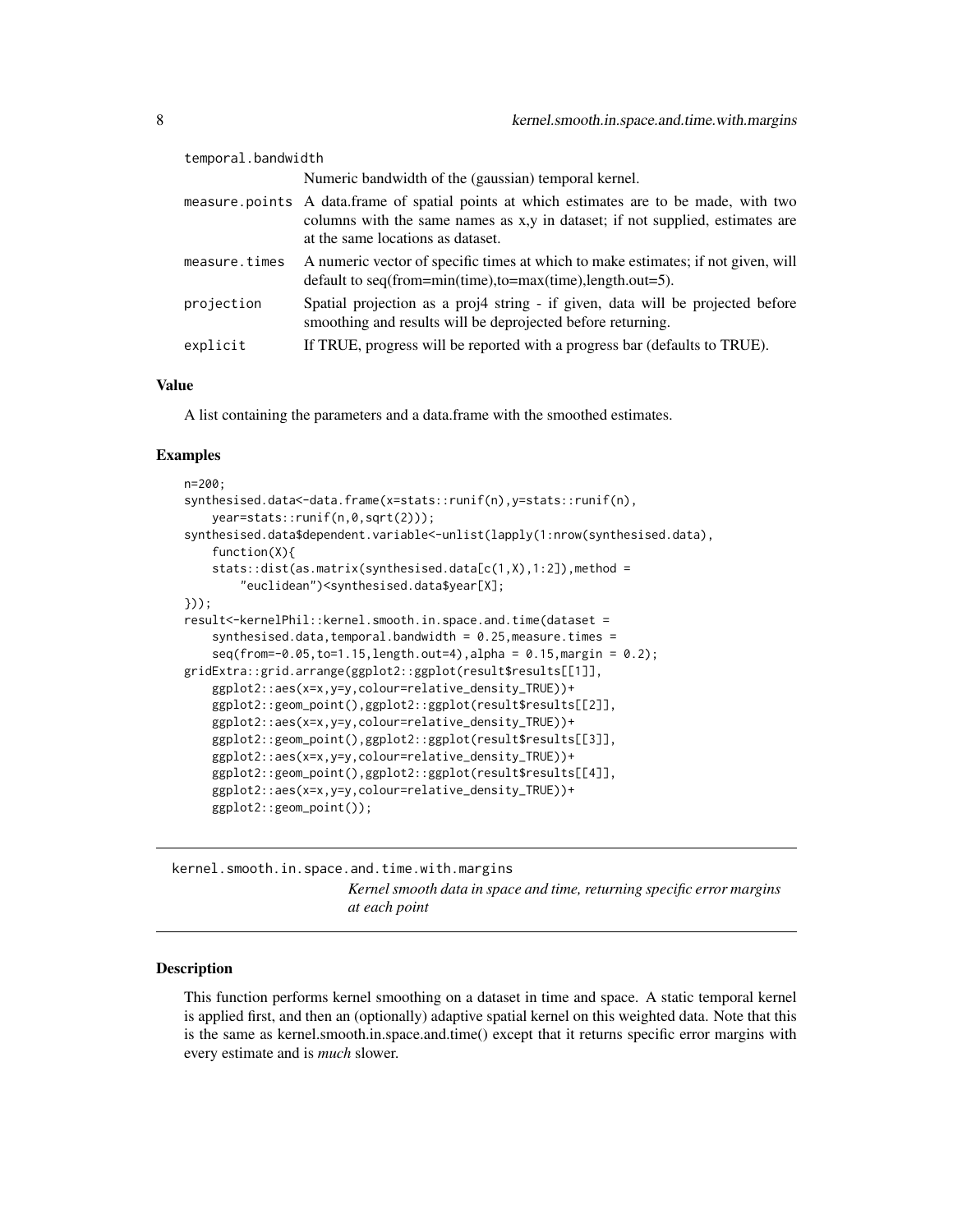## Usage

```
kernel.smooth.in.space.and.time.with.margins(
 dataset,
 dependent.variable = "dependent.variable",
 x = "x",y = "y",time = "year",
 weight = "weight",
 normalise.by,
 data.type = "factor",
 alpha = 0.05,
 margin = 0.1,
 kernel.function = gaussian.kernel,
 adaptive.spatial.bw = TRUE,
  temporal.bandwidth,
 measure.points,
 measure.times,
 projection = NA,
 explicit = TRUE
```

```
\mathcal{L}
```

| dataset             | The dataset to be smoothed as a data.frame.                                                                                                                                                                               |
|---------------------|---------------------------------------------------------------------------------------------------------------------------------------------------------------------------------------------------------------------------|
| dependent.variable  | String name of the single column in dataset with the factor dependent variable<br>(if data.type=="factor") or a vector of column names with numeric counts (if<br>data.type=="count") (defaults to "dependent.variable"). |
| X                   | String name of column containing numeric x co-ordinate (defaults to "x").                                                                                                                                                 |
| у                   | String name of column containing numeric y co-ordinate (defaults to "y").                                                                                                                                                 |
| time                | String name of the column in dataset with the time variable (defaults to "year").                                                                                                                                         |
| weight              | String name of column in the dataset with numeric weights (defaults to "weight").                                                                                                                                         |
| normalise.by        | String name of column by which data should be normalised (typically factor<br>with document, speaker or writer ids).                                                                                                      |
| data.type           | The type of the dependent variable as a string: either "factor", if each row is a<br>token, or "count", if each row is a document, speaker or writer with token counts<br>in separate columns (defaults to "factor").     |
| alpha               | Numeric alpha for calculating error margins (defaults to 0.05).                                                                                                                                                           |
| margin              | Numeric desired error margin for calculating spatial bandwidths.                                                                                                                                                          |
| kernel.function     |                                                                                                                                                                                                                           |
|                     | The kernel function, one of gaussian.kernel, gaussian.square.kernel, triangu-<br>lar.kernel, square.kernel, or a custom function (defaults to gaussian.kernel).                                                           |
| adaptive.spatial.bw |                                                                                                                                                                                                                           |
|                     | Boolean indicating whether the spatial bandwidth is adaptive (set to achieve<br>margin at every point) or static (set to the average of bandwidths needed to<br>achieve margin at every point).                           |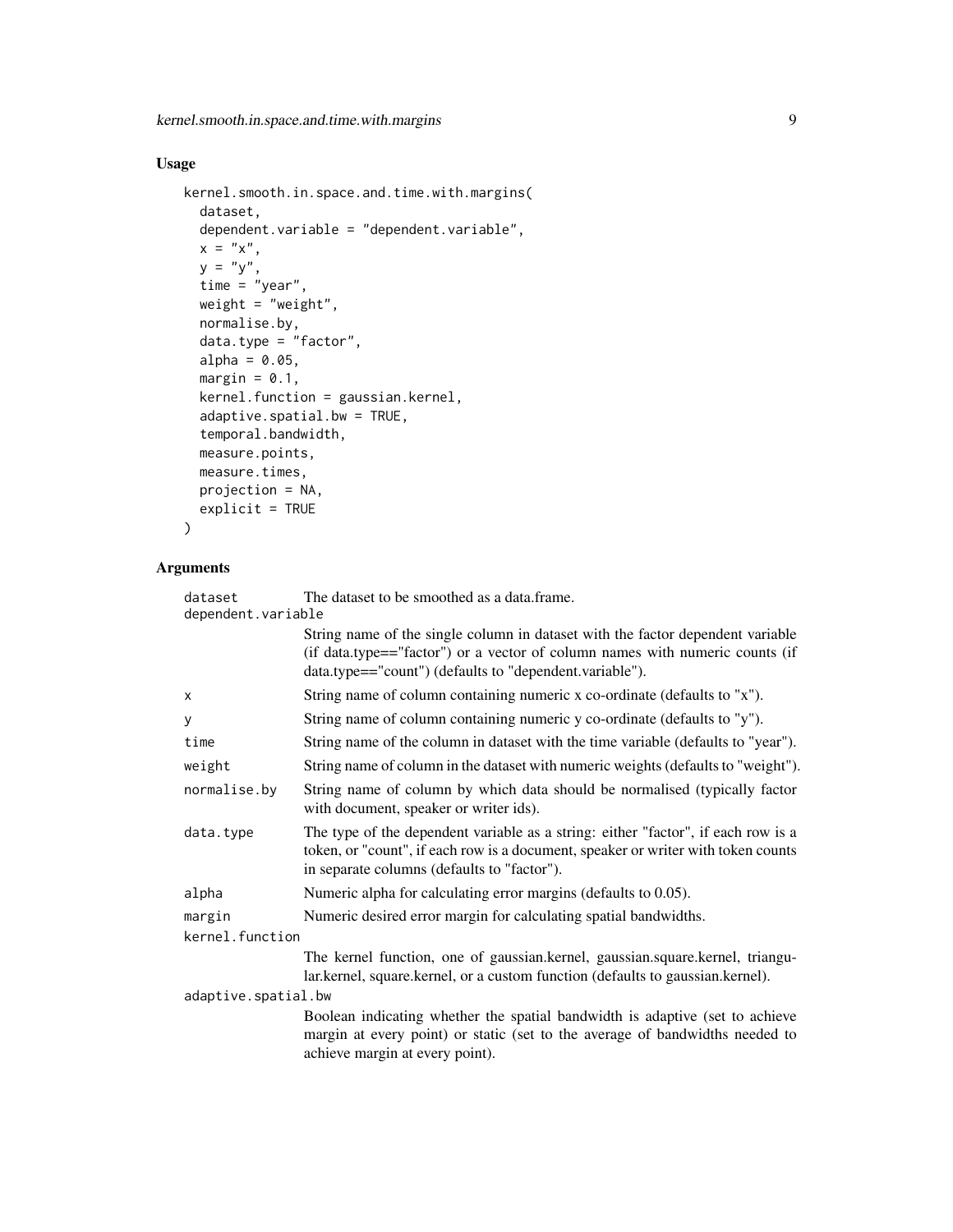<span id="page-9-0"></span>

| temporal.bandwidth |                                                                                                                                                                                                                 |
|--------------------|-----------------------------------------------------------------------------------------------------------------------------------------------------------------------------------------------------------------|
|                    | Numeric bandwidth of the (gaussian) temporal kernel.                                                                                                                                                            |
|                    | measure points A data frame of spatial points at which estimates are to be made, with two<br>columns with the same names as x,y in dataset; if not supplied, estimates are<br>at the same locations as dataset. |
| measure.times      | A numeric vector of specific times at which to make estimates; if not given, will<br>default to seq(from=min(time),to=max(time),length.out=5).                                                                  |
| projection         | The spatial projection as a proj4 string - if given, data will be projected before<br>smoothing and results will be deprojected before returning.                                                               |
| explicit           | If TRUE, progress will be reported with a progress bar (defaults to TRUE).                                                                                                                                      |

A list containing the parameters and a data.frame with the smoothed estimates.

#### Examples

```
n=200;
synthesised.data<-data.frame(x=stats::runif(n),y=stats::runif(n),
   year=stats::runif(n,0,sqrt(2)));
synthesised.data$dependent.variable<-unlist(lapply(1:nrow(synthesised.data),
    function(X){
    stats::dist(as.matrix(synthesised.data[c(1,X),1:2]),method =
        "euclidean")<synthesised.data$year[X];
}));
result<-kernelPhil::kernel.smooth.in.space.and.time.with.margins(dataset =
    synthesised.data,temporal.bandwidth = 0.2, measure.times =
    seq(from=0.15,to=0.85,length.out=2),alpha=0.4,margin=0.2);
gridExtra::grid.arrange(ggplot2::ggplot(result$results[[1]],
   ggplot2::aes(x=x,y=y,colour=relative_density_TRUE))+
    ggplot2::geom_point(),ggplot2::ggplot(result$results[[2]],
    ggplot2::aes(x=x,y=y,colour=relative_density_TRUE))+
    ggplot2::geom_point())
```
kernel.smooth.in.space.with.margins *Kernel smooth data in space alone, returning specific error margins at each point*

#### Description

This function performs kernel smoothing on a dataset in space alone. It is the same as kernel.smooth.in.space(), except that the results include the error margins for the estimates at every point. Note that it is *much* slower than kernel.smooth.in.space().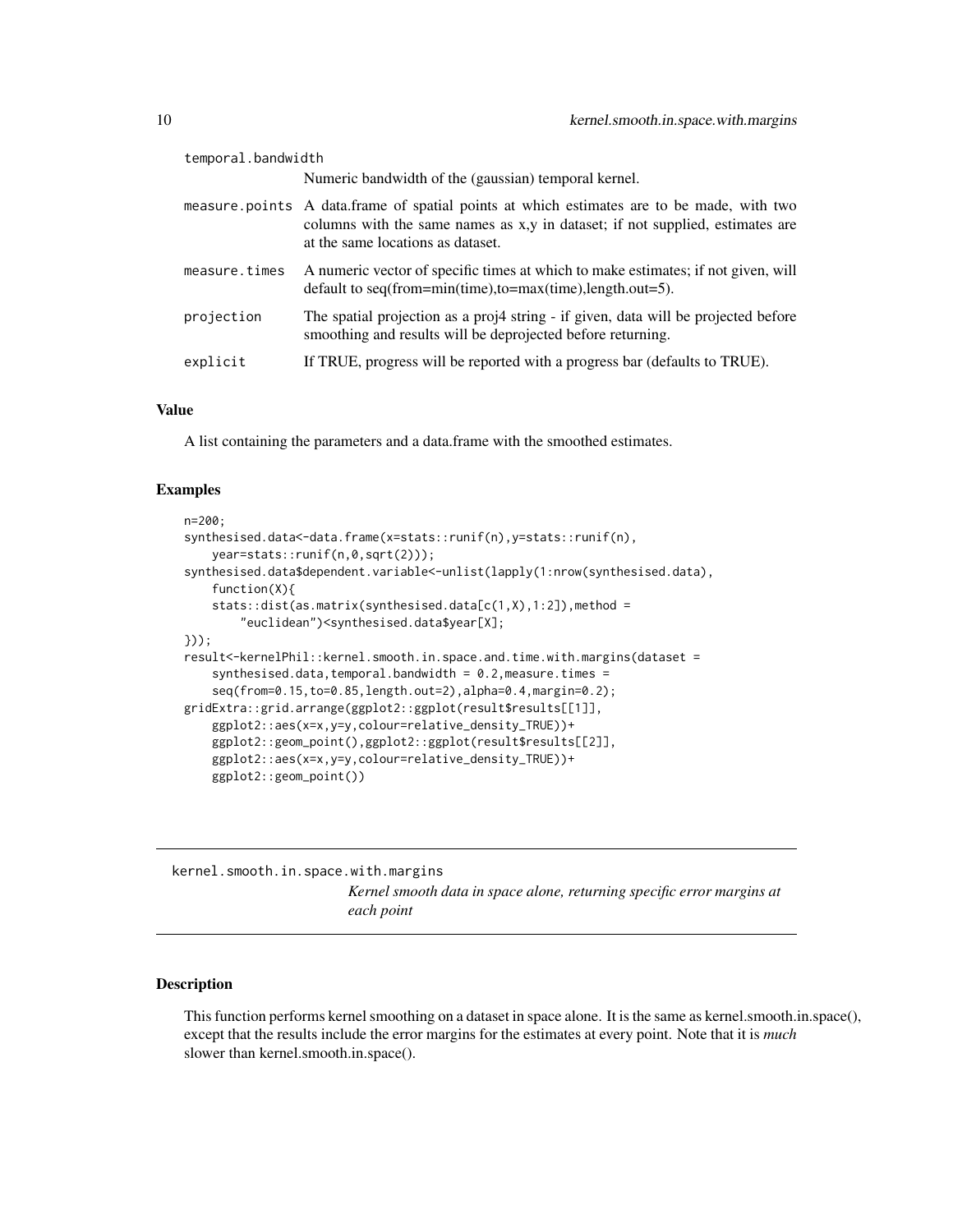## Usage

```
kernel.smooth.in.space.with.margins(
  dataset,
 dependent.variable = "dependent.variable",
 x = "x",y = "y",weight = "weight",
 normalise.by,
 data.type = "factor",
 alpha = 0.05,
 margin = 0.1,
 kernel.function = gaussian.kernel,
  adaptive.spatial.bw = TRUE,
 measure.points,
 projection = NA,
 round.up.low.variance = TRUE,
 explicit = TRUE
\mathcal{L}
```

| dataset             | The dataset to be smoothed as a data.frame.                                                                                                                                                                               |  |
|---------------------|---------------------------------------------------------------------------------------------------------------------------------------------------------------------------------------------------------------------------|--|
| dependent.variable  |                                                                                                                                                                                                                           |  |
|                     | String name of the single column in dataset with the factor dependent variable<br>(if data.type=="factor") or a vector of column names with numeric counts (if<br>data.type=="count") (defaults to "dependent.variable"). |  |
| X                   | String name of column containing numeric x co-ordinate (defaults to "x").                                                                                                                                                 |  |
| y                   | String name of column containing numeric y co-ordinate (defaults to "y").                                                                                                                                                 |  |
| weight              | String name of column in the dataset with numeric weights (defaults to "weight").                                                                                                                                         |  |
| normalise.by        | String name of column by which data should be normalised (typically factor<br>with document, speaker or writer ids).                                                                                                      |  |
| data.type           | The type of the dependent variable as a string: either "factor", if each row is a<br>token, or "count", if each row is a document, speaker or writer with token counts<br>in separate columns (defaults to "factor").     |  |
| alpha               | Numeric alpha for calculating error margins (defaults to 0.05).                                                                                                                                                           |  |
| margin              | Numeric desired error margin for calculating spatial bandwidths (defaults to<br>$0.1$ ).                                                                                                                                  |  |
| kernel.function     |                                                                                                                                                                                                                           |  |
|                     | The kernel function, one of gaussian.kernel, gaussian.square.kernel, triangu-<br>lar.kernel, square.kernel, or a custom function (defaults to gaussian.kernel).                                                           |  |
| adaptive.spatial.bw |                                                                                                                                                                                                                           |  |
|                     | A boolean indicating whether the spatial bandwidth is adaptive (set to achieve<br>margin at every point) or static (set to the average of bandwidths needed to<br>achieve margin at every point).                         |  |
|                     |                                                                                                                                                                                                                           |  |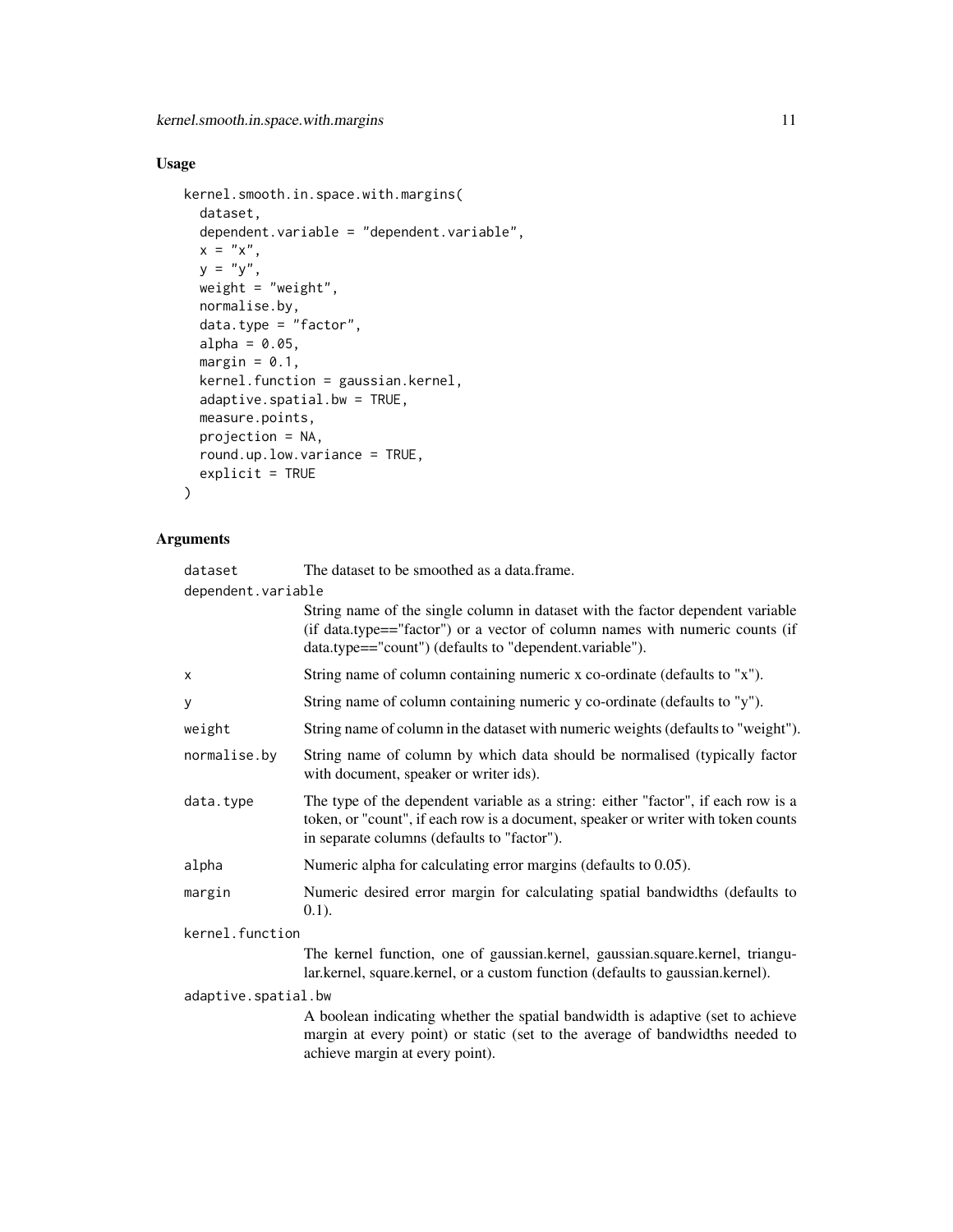<span id="page-11-0"></span>

|                       | measure points A data.frame of spatial points at which estimates are to be made, with two<br>columns with the same names as x,y in dataset; if not supplied, estimates are<br>at the same locations as dataset. |  |
|-----------------------|-----------------------------------------------------------------------------------------------------------------------------------------------------------------------------------------------------------------|--|
| projection            | The spatial projection as a proj4 string - if given, data will be projected before                                                                                                                              |  |
|                       | smoothing and results will be deprojected before returning.                                                                                                                                                     |  |
| round.up.low.variance |                                                                                                                                                                                                                 |  |
|                       | Set to TRUE if there are periods of time with extremely low variance (defaults)<br>to TRUE).                                                                                                                    |  |
| explicit              | If TRUE, progress will be reported with a progress bar (defaults to TRUE).                                                                                                                                      |  |
|                       |                                                                                                                                                                                                                 |  |

A data.frame with the smoothed estimates.

#### Examples

```
n=400;
synthesised.data<-data.frame(x=stats::runif(n),y=stats::runif(n),
   year=stats::runif(n,0,sqrt(2)));
synthesised.data$dependent.variable<-unlist(lapply(1:nrow(synthesised.data),
   function(X){
   stats::dist(as.matrix(synthesised.data[c(1,X),1:2]), method ="euclidean")<synthesised.data$year[X];
}))
result<-kernelPhil::kernel.smooth.in.space.with.margins(dataset = synthesised.data);
ggplot2::ggplot(result,ggplot2::aes(x=x,y=y,colour=relative_density_TRUE))+
   ggplot2::geom_point();
```
kernel.smooth.in.time *Kernel smooth data in time alone*

#### Description

This function performs kernel smoothing on a dataset in time alone.

#### Usage

```
kernel.smooth.in.time(
  dataset,
  dependent.variable = "dependent.variable",
  time = "year",weight = "weight",
  bandwidth = 10,
  sample.density.threshold = 3,
  length.out = 1000,
  alpha = 0.05,
  xlabel = "year",ylabel,
```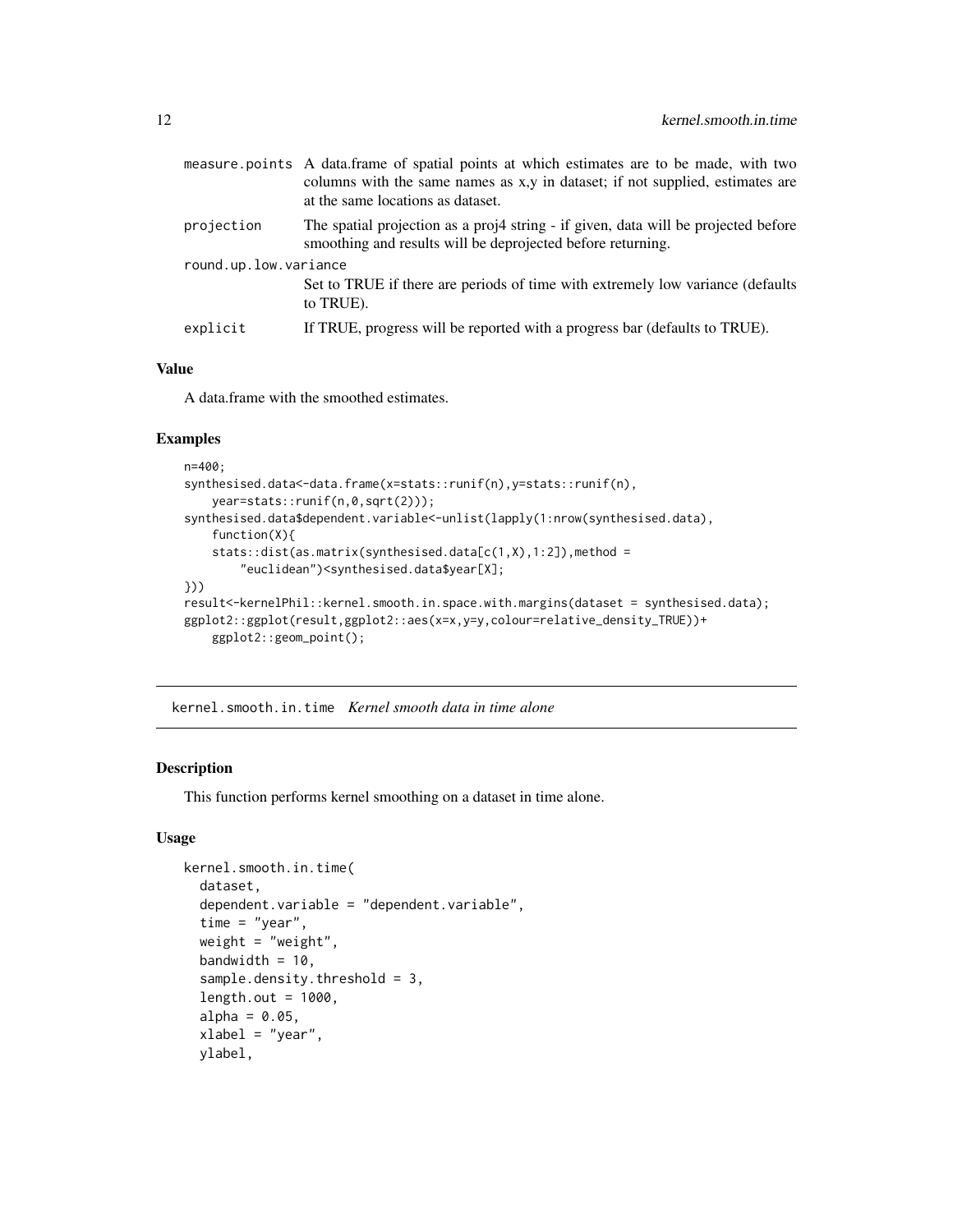```
greyscale = "compatible",
 save.path = ",
 measure.times,
 kernel.function = gaussian.kernel
\lambda
```
#### Arguments

| dataset                               | The dataset to be smoothed as a data.frame.                                                                                                                                           |
|---------------------------------------|---------------------------------------------------------------------------------------------------------------------------------------------------------------------------------------|
| dependent.variable                    |                                                                                                                                                                                       |
|                                       | String name of the column in dataset with the dependent variable (defaults to<br>"dependent.variable"); this column should be numeric or factor.                                      |
| time                                  | String name of the column in dataset with the time variable (defaults to "year").                                                                                                     |
| weight                                | String name of column in the dataset with numeric weights (defaults to "weight").                                                                                                     |
| bandwidth<br>sample.density.threshold | Numeric bandwidth of the kernel function.                                                                                                                                             |
|                                       | Numeric local density of samples below which no estimates will be returned.                                                                                                           |
| length.out                            | The number of measure points along the time axis (defaults to 1000).                                                                                                                  |
| alpha                                 | Numeric alpha for calculating error margins (defaults to 0.05).                                                                                                                       |
| xlabel                                | String label for the x-axis in returned plot (defaults to "year").                                                                                                                    |
| ylabel                                | String label for the y-axis in returned plot.                                                                                                                                         |
| greyscale                             | If TRUE, plot will be in greyscale; if "compatible", plot will use a colour spec-<br>trum which also goes light>dark; otherwise, will use a non-greyscale-compatible<br>colour scale. |
| save.path                             | String path to save plot to (if not given, plot will not be saved).                                                                                                                   |
| measure.times                         | A numeric vector of specific times at which to make estimates; if given, sam-<br>ple.density.threshold and length.out will be ignored.                                                |
| kernel.function                       |                                                                                                                                                                                       |
|                                       | The kernel function, one of gaussian.kernel, gaussian.square.kernel, triangu-                                                                                                         |
|                                       | lar.kernel, square.kernel, or a custom function.                                                                                                                                      |

## Value

A list containing a data.frame with the smoothed estimates, and a ggplot grob visualising them.

## Examples

```
n=1000;
synthesised.data<-data.frame(x=stats::runif(n),y=stats::runif(n),
   year=stats::runif(n,0,sqrt(2)));
synthesised.data$dependent.variable<-unlist(lapply(1:nrow(synthesised.data),
   function(X){
    stats::dist(as.matrix(synthesised.data[c(1,X),1:2]),method =
    "euclidean")<synthesised.data$year[X];
}))
result<-kernelPhil::kernel.smooth.in.time(dataset = synthesised.data,
    bandwidth = 0.05, sample.density.threshold = 100);
result$plot;
```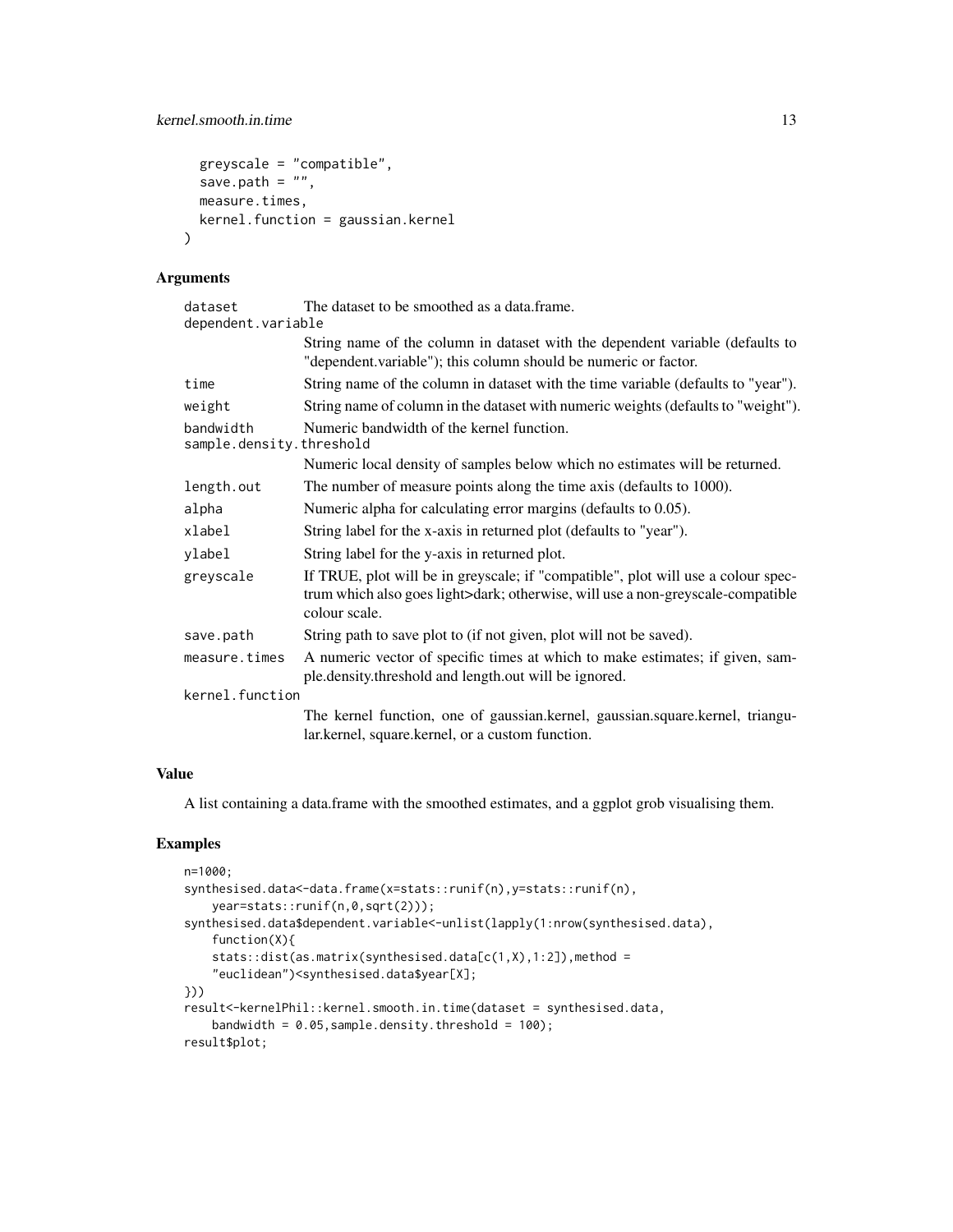<span id="page-13-0"></span>load.kernel.smooths *Load kernel smooths*

#### Description

Loads the output of kernel.smooth.in.space.and.time() or kernel.smooth.in.space.and.time.with.margins() previously saved with save.kernel.smooths()

#### Usage

load.kernel.smooths(location)

#### Arguments

location String location to which results were saved.

#### Value

A list containing the parameters and a data.frame with the smoothed estimates (same structure as returned by kernel.smooth.in.space.and.time() and kernel.smooth.in.space.and.time.with.margins()).

nearest.point *Identify nearest point in time to a given estimate value*

#### Description

This function takes the output of kernel.smooth.in.time and identifies the point in time when the smoothed estimate comes closest to some specific value. This is useful for tasks like identifying the likely midpoint of a change.

#### Usage

```
nearest.point(kernel.smooths, density, variant, n = 1, timerange)
```

|           | kernel.smooths A list output by kernel.smooth.in.time().                                                                                             |
|-----------|------------------------------------------------------------------------------------------------------------------------------------------------------|
| density   | The value of the dependent variable for which a time is to be identified.                                                                            |
| variant   | If the dependent variable was a factor, which level is being examined (do not<br>give a value if dependent variable was numeric).                    |
| n         | The number of nearest points to be returned (useful if the estimates cross the<br>relevant threshold multiple times, defauls to 1).                  |
| timerange | Numeric vector of length two - used to restrict search to a specific time range<br>within the kernel smooth in time(), in the form $c(\min, \max)$ . |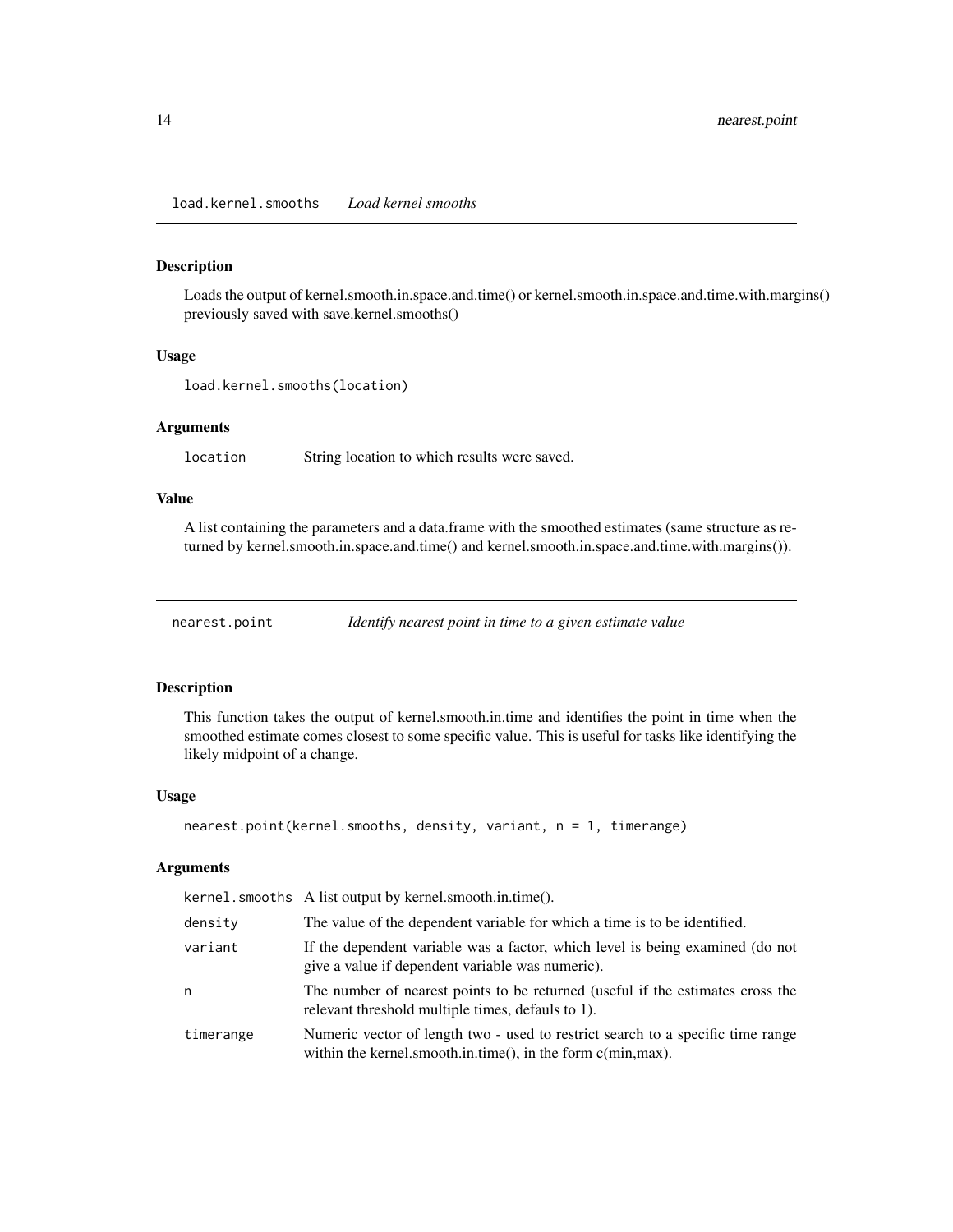<span id="page-14-0"></span>One or more numeric values.

save.kernel.smooths *Save kernel smooths in space and time*

## Description

Saves the output of kernel.smooth.in.space.and.time() or kernel.smooth.in.space.and.time.with.margins() to a directory

## Usage

```
save.kernel.smooths(kernel.smooth, location, variable.name)
```
## Arguments

|          | kernel, smooth A list output of kernel, smooth, in, space, and, time() or kernel, smooth, in, space, and, time, with, margins(). |
|----------|----------------------------------------------------------------------------------------------------------------------------------|
| location | String location on the disk to save output to.                                                                                   |
|          | variable.name String name of the variable (used in filenames).                                                                   |

## Value

No returned value, called to save data to disk.